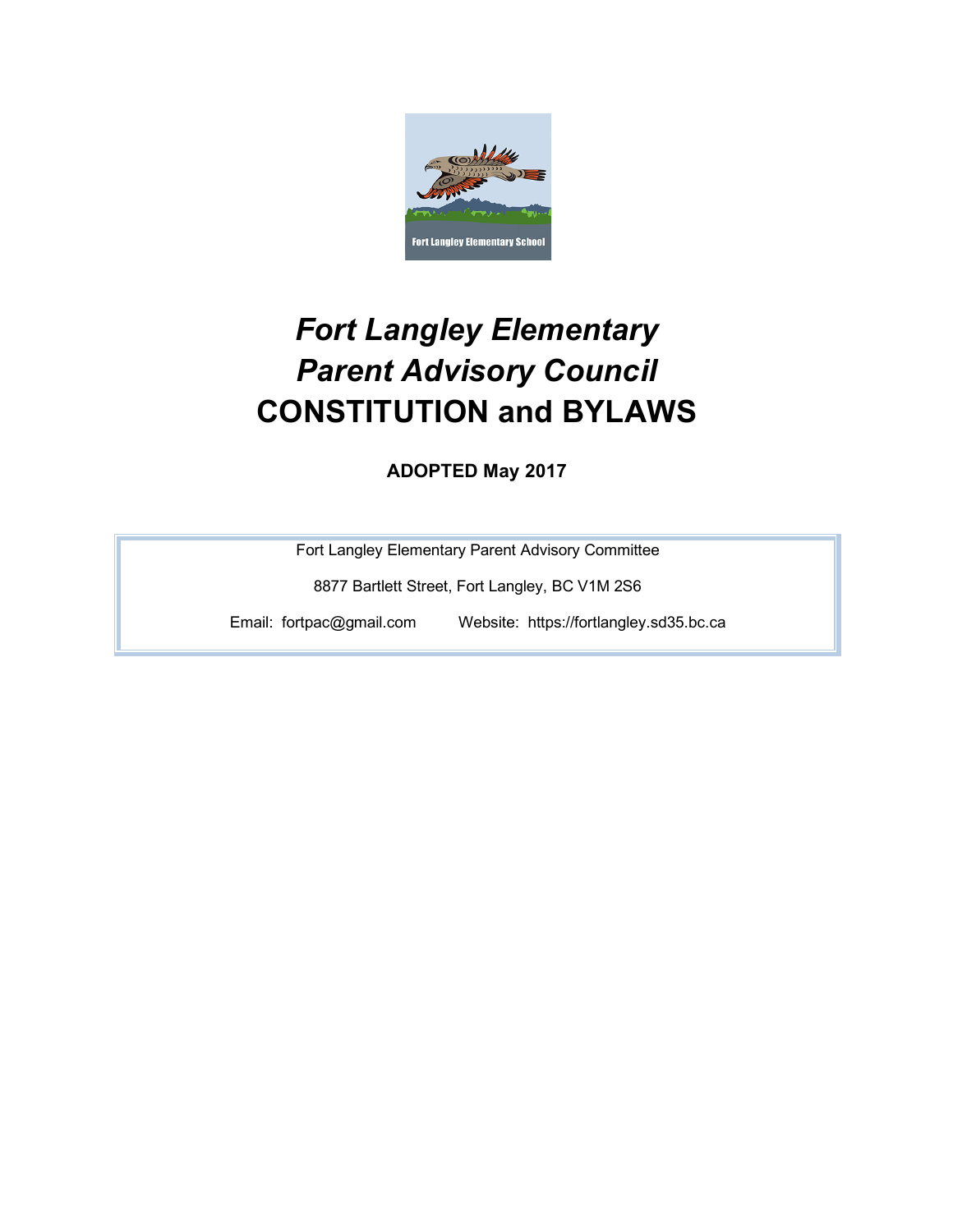# TABLE OF CONTENTS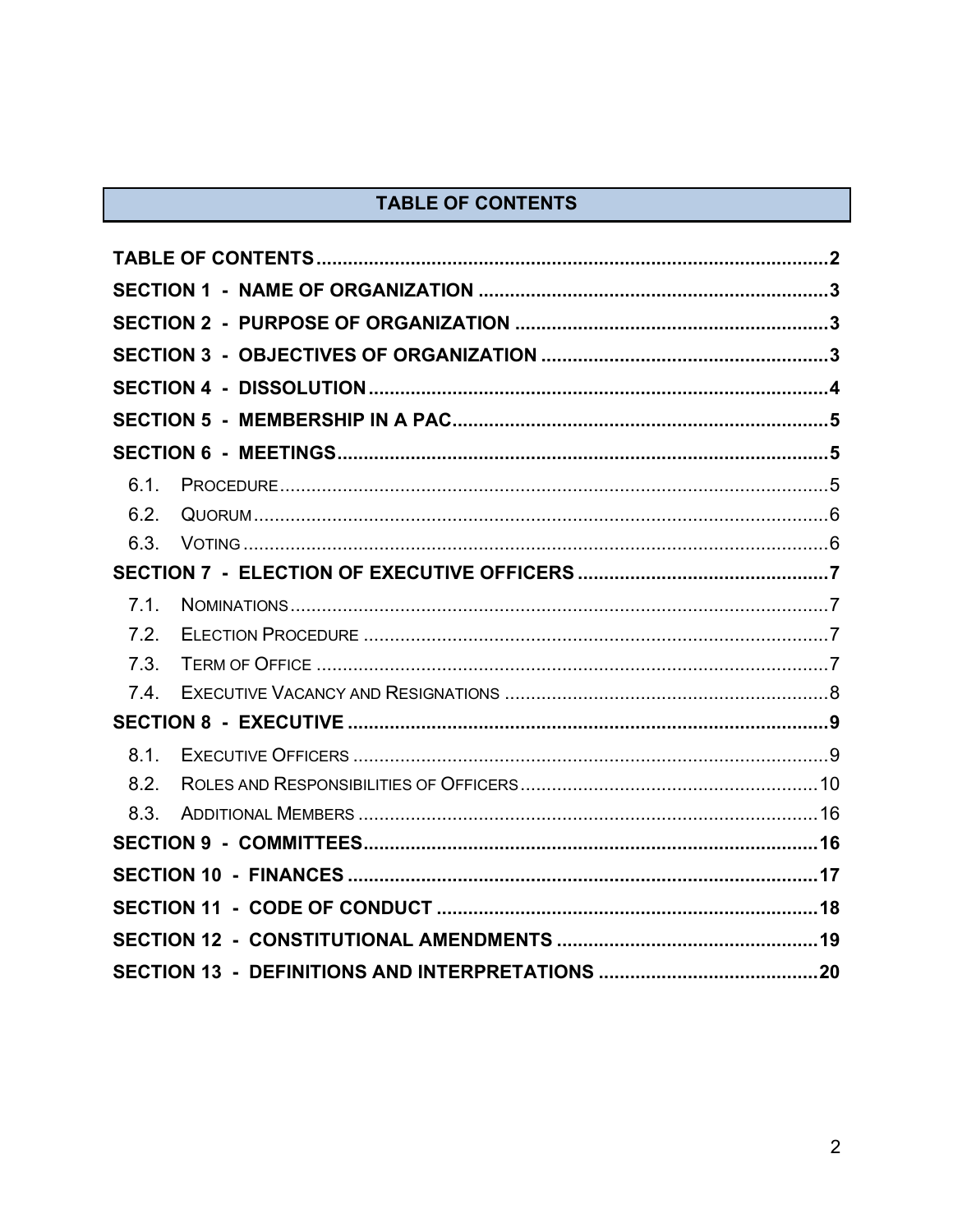# **Constitution**

# **Section 1 - Name of Organization**

**1.** The name of the organization shall be the **'Fort Langley Elementary Parent Advisory Council'** as provided for under the **School Act, Part 2, Division 2, Section 8 (1)**. Here after noted as **the PAC**.

# **Section 2 - Purpose of Organization**

2. The purpose of the organization shall be to promote and support education and to contribute to a sense of school community at Fort Langley Elementary School - District #35 (Langley).

The PAC is also dedicated to advocating for the safety and well-being of our children and for the effective and meaningful involvement of parents as partners in the school's mission, policy, and procedure decisions.

# **Section 3 - Objectives of Organization**

- 3. The objectives of the organization will be:
	- 3.1. To enhance communication between:

| The Community          | The School Board              |
|------------------------|-------------------------------|
| The Parent/Guardian(s) | AND The School Administration |
| The Students           | <b>The School Staff</b>       |

- 3.2. To provide opportunities to educate and inform parents/guardians about the school.
- 3.3. To promote and fund participation in parent education opportunities.
- 3.4. To provide an avenue to allow parents/guardians to openly discuss concerns and aspirations for their school.
- 3.5. To provide for a formal means of consultation and recommendations for:
	- 3.5.1. school budgetary matters
	- 3.5.2. special event offerings and activities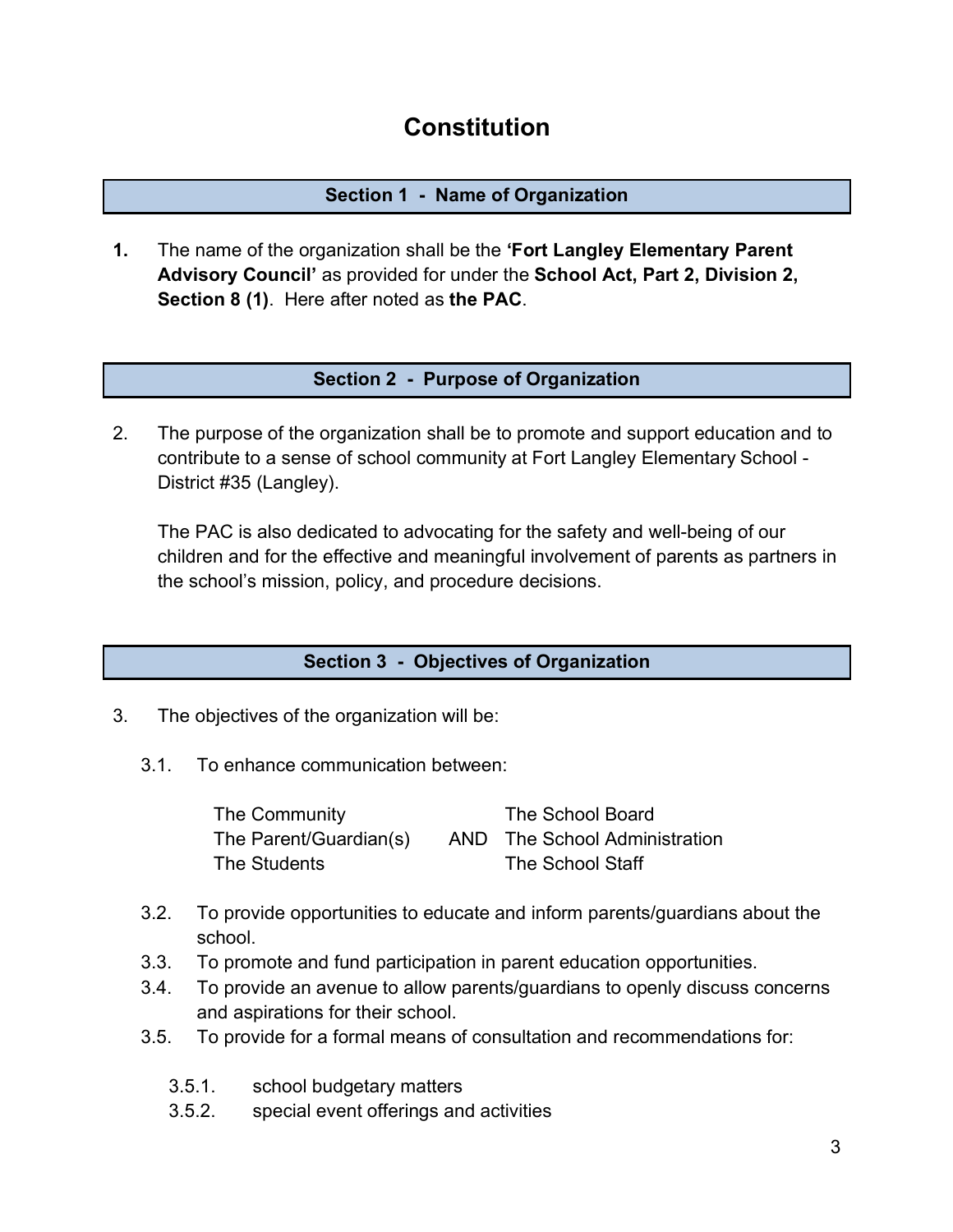- 3.5.3. curriculum offerings
- 3.5.4. new instructional programs
- 3.5.5. facilities and equipment
- 3.5.6. learning resources
- 3.5.7. school policies and activities
- 3.6. To assist in resolving problems between the community, school and parents/guardians and students, by directing them to appropriate resources.
- 3.7. To contribute to the sense of community and effectiveness of the school by promoting the involvement of parent/guardian(s) and other community members.
- 3.8. To organize and provide additional resources to the school through approved fundraising and volunteer activities. **Fundraising activities should not become or be viewed as the most significant contribution the PAC makes to the school.**

# **Section 4 - Dissolution**

4. In accordance with the **School Act, Part 2, Division 2, Section 8 (4)**,

*"A parents' advisory council, in consultation with the principal, shall make bylaws governing its meetings and the business and conduct of its affairs, including bylaws governing the dissolution of the council."*

- 4.1. In the event of dissolution and following payment of all outstanding debts, disbursement of remaining funds will be decided upon by the membership at the final monthly meeting.
- 4.2. In the event of dissolution of the Council, all records of the organization shall be placed under the jurisdiction of School District #35 (Langley), in the person of the principal of the school.
- 4.3. This provision shall be unalterable.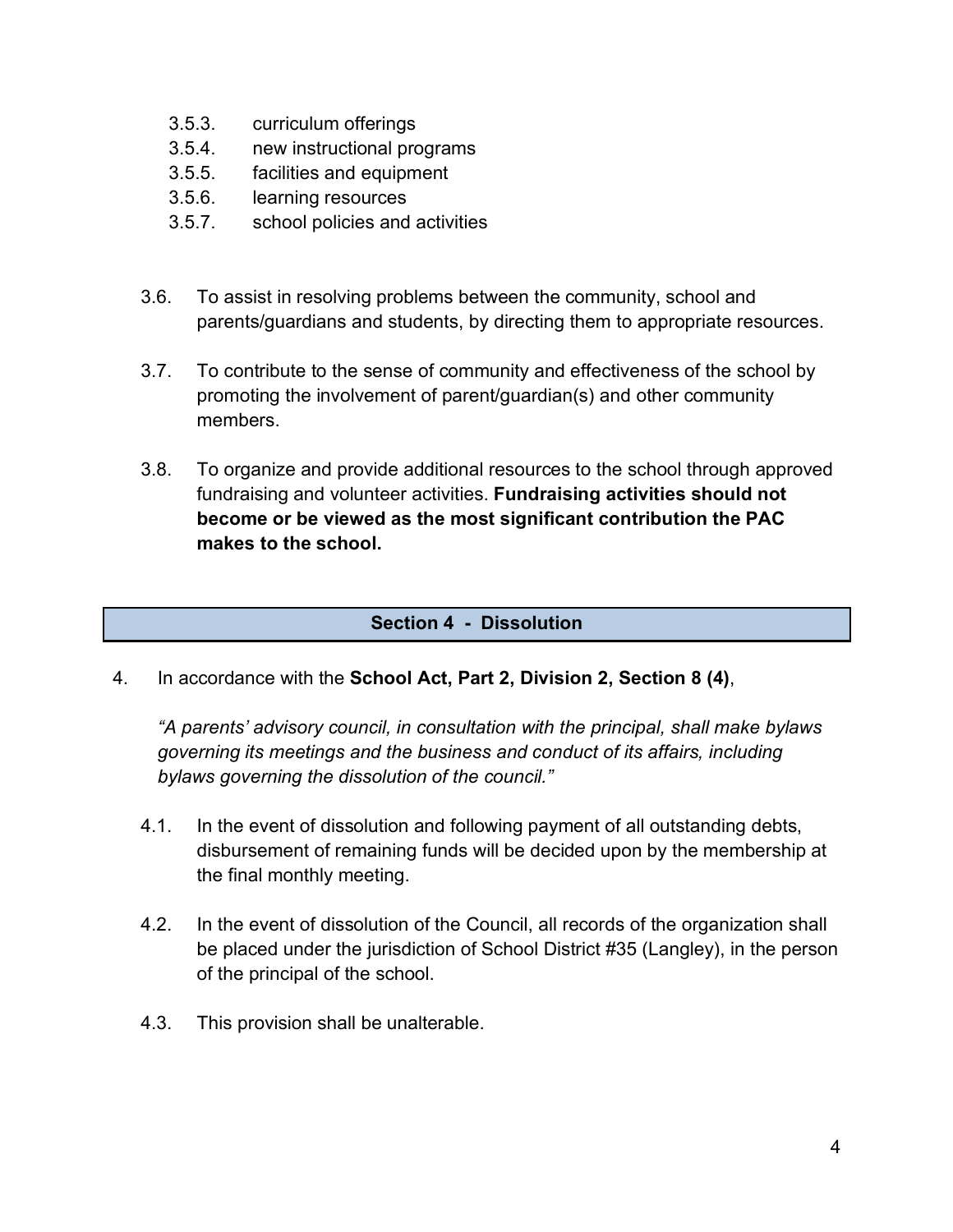# **Section 5 - Membership in a PAC**

# 5. Membership:

- 5.1. All parent/guardian(s), as defined in section 13, of students registered at Fort Langley Elementary are voting members of the PAC.
- 5.2. Administration and Staff (teaching and non-teaching) of Fort Langley Elementary may be non-voting members of PAC.
- 5.3. Members of the Fort Langley Elementary community, who are not parent/guardians of students registered, may be invited by the PAC and/or Executive Member to become non-voting members of the Council.
- 5.4. No member of the executive shall be an employee or an elected official of any school district or of the Ministry of Education, without a 75% or greater consensus of the PAC approval.

# **Section 6 - Meetings**

6. Meetings will conform to the following guidelines:

# 6.1. **Procedure**:

- 6.1.1. There shall be an Annual General Meeting, held by the 30th of June each year.
- 6.1.2. The Monthly PAC Meetings will be held on a date and at a time agreed upon by the executive. A minimum of six (6) Monthly PAC meetings (including the Annual General Meeting) will be held during one school year.
- 6.1.3. A draft Monthly PAC meeting schedule will be determined each September.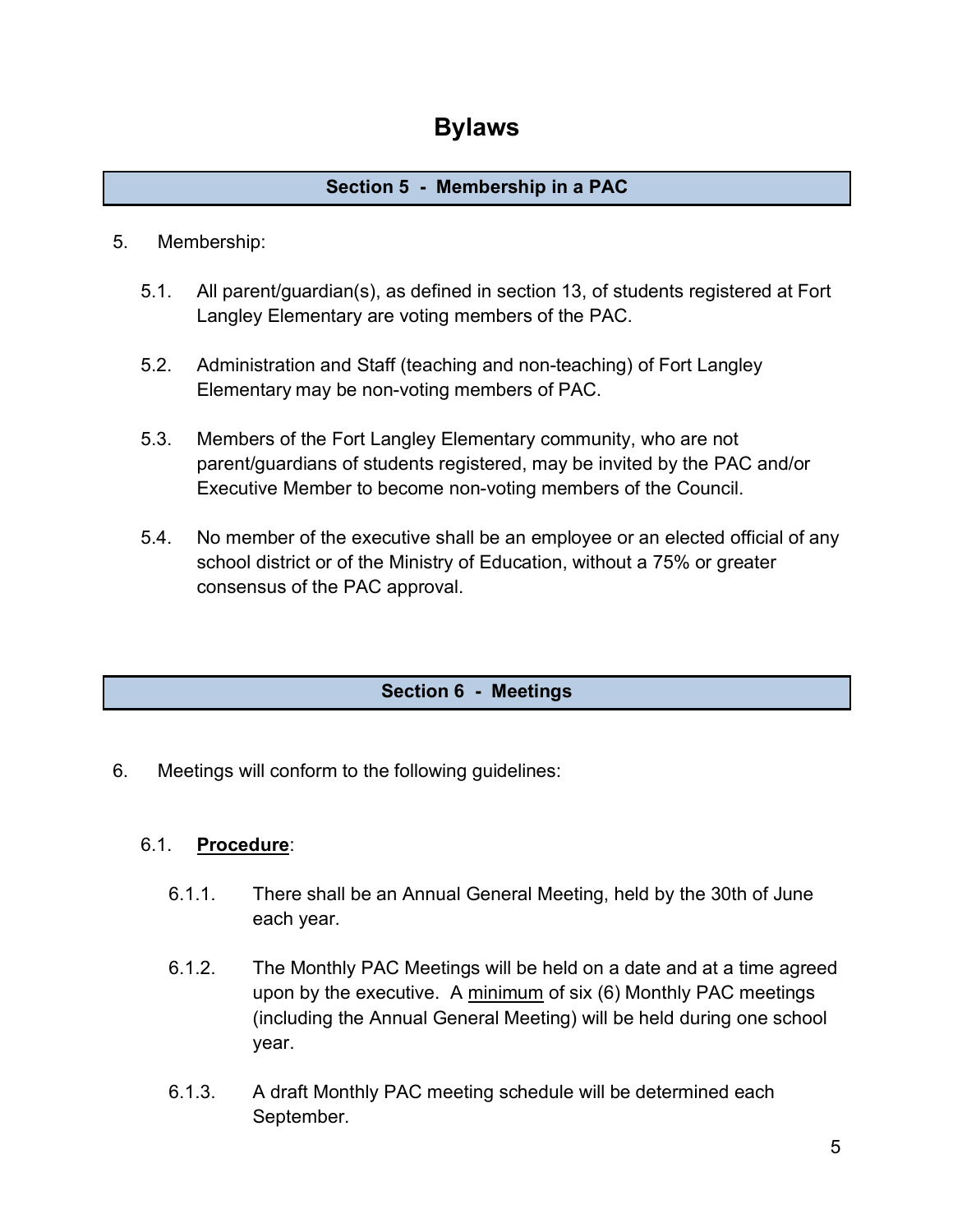- 6.1.4. Executive meetings shall be held at the discretion of the Executive.
- 6.1.5. Special meetings may be called by the Executive, or upon the receipt of a petition representing three (3) voting members of the PAC. Such special meetings shall be held with a minimum two (2) days' notice to all voting members of the PAC.
- 6.1.6. Robert's Rules of Order' will be used as a guideline for conducting meetings, unless they conflict with the guidelines in this *Constitution*.
- 6.1.7. Any decisions made by the PAC must fall within the guidelines of the School Act.
- 6.1.8. The PAC should review the *Constitution* during the 1st Monthly PAC meeting of the school year. Any amendments to the constitution may occur as per *Section 12*.

# 6.2. **Quorum**

- 6.2.1. The voting members present at any duly called Monthly PAC Meeting shall contribute to a quorum. A quorum shall be a minimum of five (5) people.
- 6.2.2. A minimum of three (3) Executives must be in attendance.

# 6.3. **Voting**

- 6.3.1. A simple majority (50% plus one) shall decide upon questions arising at any meeting.
- 6.3.2. On all matters, votes shall be cast personally. No proxy.
- 6.3.3. Voting shall be done by a show of hands apart from the election of the Executive membership, which shall be done by secret ballot.
- 6.3.4. All voting shall be conducted under the guidelines in *Section 6.1.7.*
- 6.3.5. All voting for Executive Officers will follow the guidelines in *Section 7.*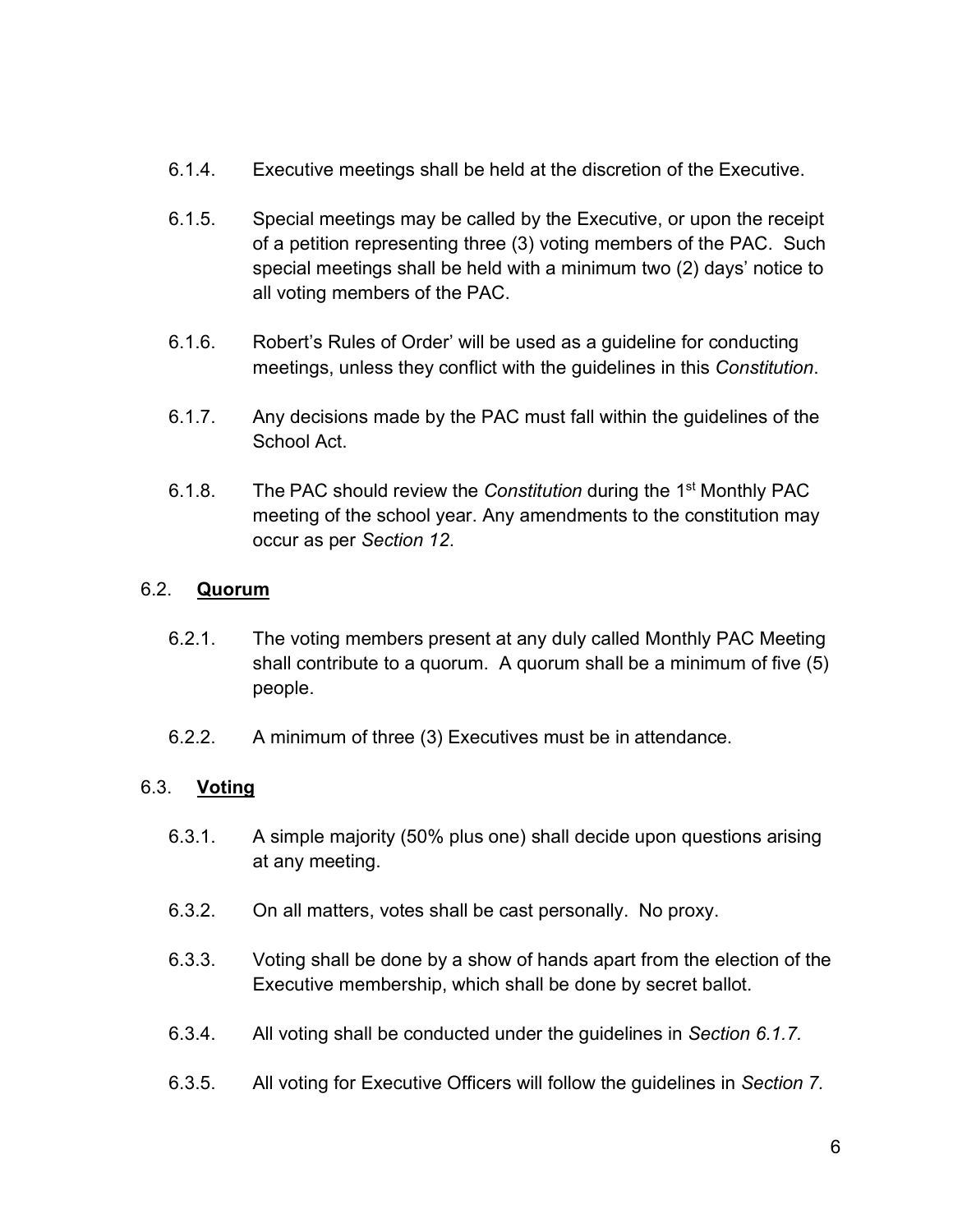# **Section 7 - Election of Executive Officers**

7. Election of Executive Officers will conform to the following guidelines:

#### 7.1. **Nominations**

- 7.1.1. All voting members are eligible for nomination for executive positions.
- 7.1.2. The Executive members will include, but not to be limited to, Chair, Vice Chair, Secretary, Treasurer, Sunshine, Hot Foods, Special Events, Fundraising, and DPAC Rep. Any additional roles will be added by Bylaw amendment with proper notice.
- 7.1.3. A call for Nominations shall commence during the May Monthly PAC meeting. Notice of nominations shall be communicated to all families a minimum of 14 days prior to the general meeting.

#### 7.2. **Election Procedure**

- 7.2.1. Elections shall be conducted at the Annual General Meeting, or may be deferred to the first meeting in September, at the discretion of the executive and with notice to all membership. Guidelines will be determined by the PAC.
- 7.2.2. Voting for Executive Officers will be by secret ballot.
- 7.2.3 Voting members of the PAC may cast one vote for each Executive Officer.
- 7.2.4 Results will be announced at the meeting in which they occur. Upon the conclusion of this meeting all ballots will be destroyed.

#### 7.3. **Term of Office**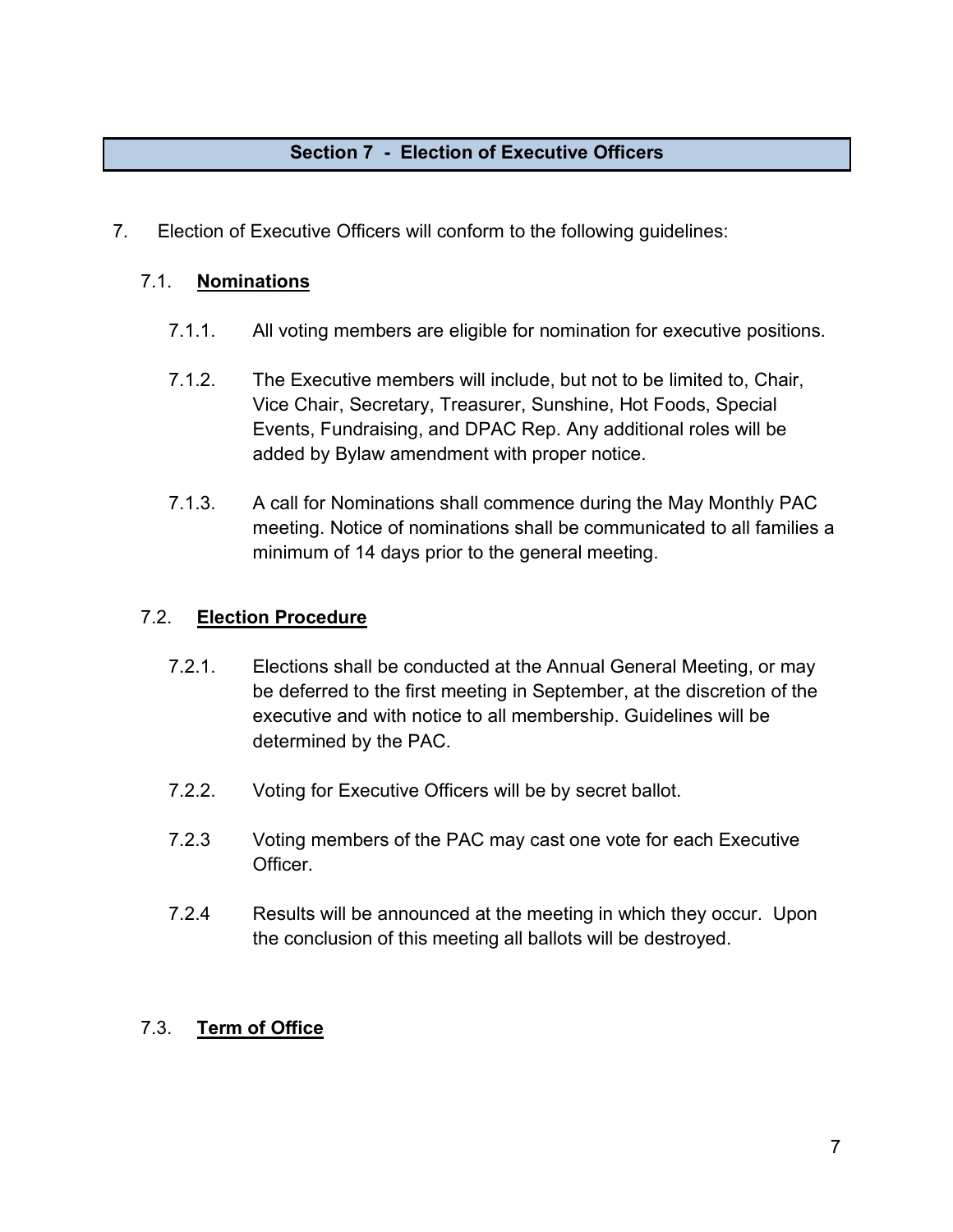- 7.3.1. The term of office for Executive positions shall commence on the 1st of July of each year, or if election occurs in September, shall commence following that meeting, and shall be for one year.
- 7.3.2. All elected and appointed members of the Executive shall resign at the end of the term.
- 7.3.3. Although it would be preferable for no person to hold more than one elected executive position at any one time, if a position remains vacant, individuals may hold more than one executive position.
- 7.3.4. Although it would be preferable for no person to hold the same executive position for more than three (3) consecutive terms, if a position remains vacant, individuals may hold the same executive position for longer than three terms, with a 75% or greater consensus of the PAC approval. DPAC rep excepted per 8.2.6.4
- 7.3.5. The following are grounds for termination of any Executive Member:
	- 7.3.5.1. Absent from three (3) consecutive meetings without notification.
	- 7.3.5.2. Failure to observe the Constitution and Bylaws, purposes and policies of the PAC.
	- 7.3.5.3. Failure to abide by the PAC's Code of Conduct.

# 7.4. **Executive Vacancy and Resignations**

- 7.4.1. In the event of a resignation or sudden vacancy on the Executive during the year, or if any office is not filled at the time of election, the Executive may appoint a member to fill the vacancy for the remainder of the term, except for the office of the DPAC Representative which must be elected as per the *School Act*.
- 7.4.2. In the event of a resignation or sudden vacancy during the year in the office of the DPAC Representative, the executive may fill the office by election.
	- 7.4.2.1. Elections to fill a vacancy in the office the DPAC Representative shall be conducted in accordance with *Section 7*.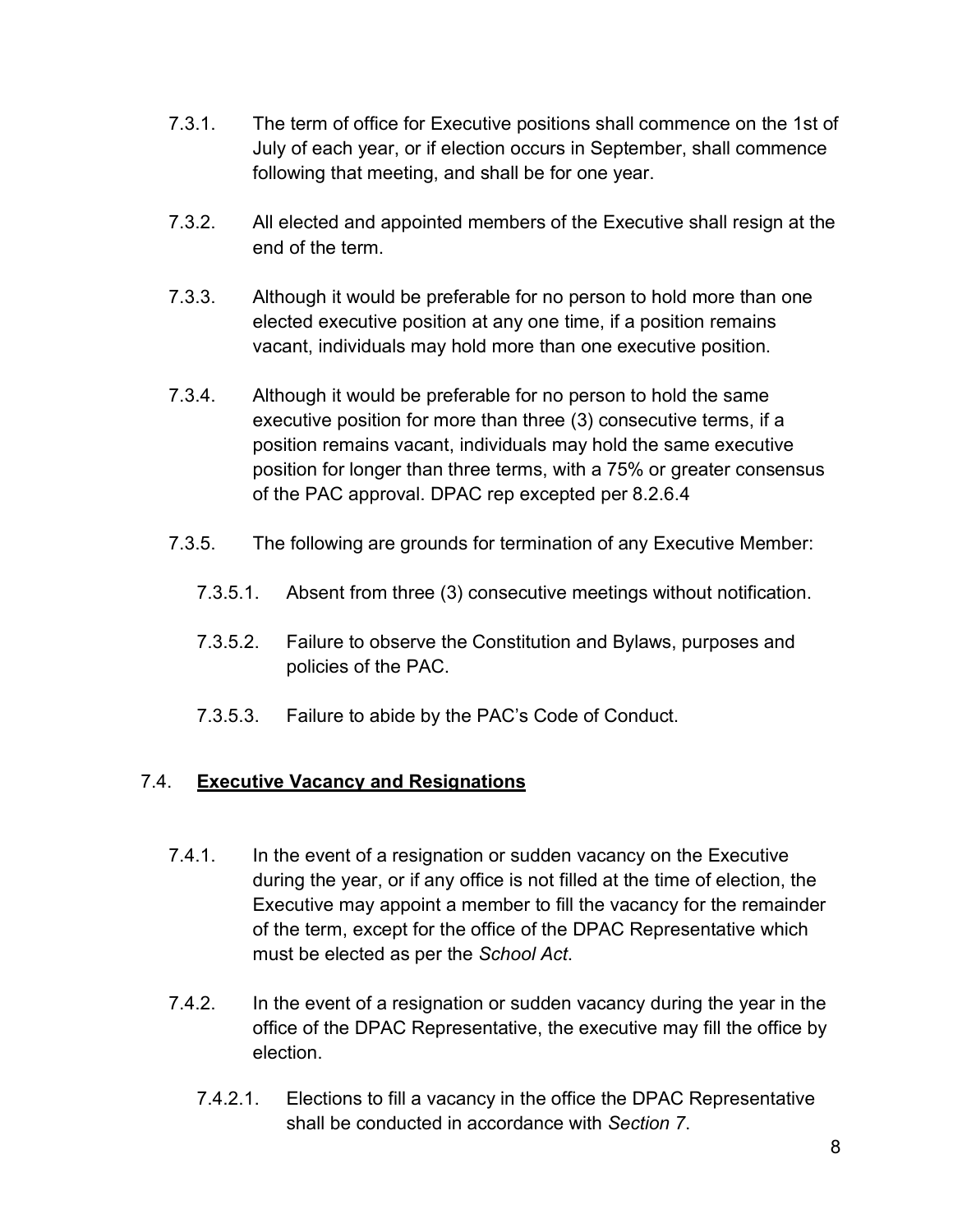- 7.4.2.2. For elections conducted under *Section 7.4.2*, all references to the "Annual General Meeting" in *Section 7* shall be deemed to mean the "Monthly PAC meeting" at which elections for DPAC Representative shall take place and for which due notice has been given".
- 7.4.2.3. The executive shall ensure that an election to fill a vacancy in the office shall be conducted at the earliest possible date and no more than 45 school days after the office is vacated.

# **Section 8 - Executive**

8. The affairs of the Council shall be managed between General Meetings by the Executive.

#### 8.1. **Executive Officers**

Elected officers should include the following:

- Chair
- Vice-Chair
- Secretary
- Treasurer
- Sunshine
- Hot Foods
- Special Events
- Fundraising
- Representative to the District Parent Advisory (DPAC)
- Up to Three (3) additional Members at Large
- Plus any additional as per *Section 7.1.2*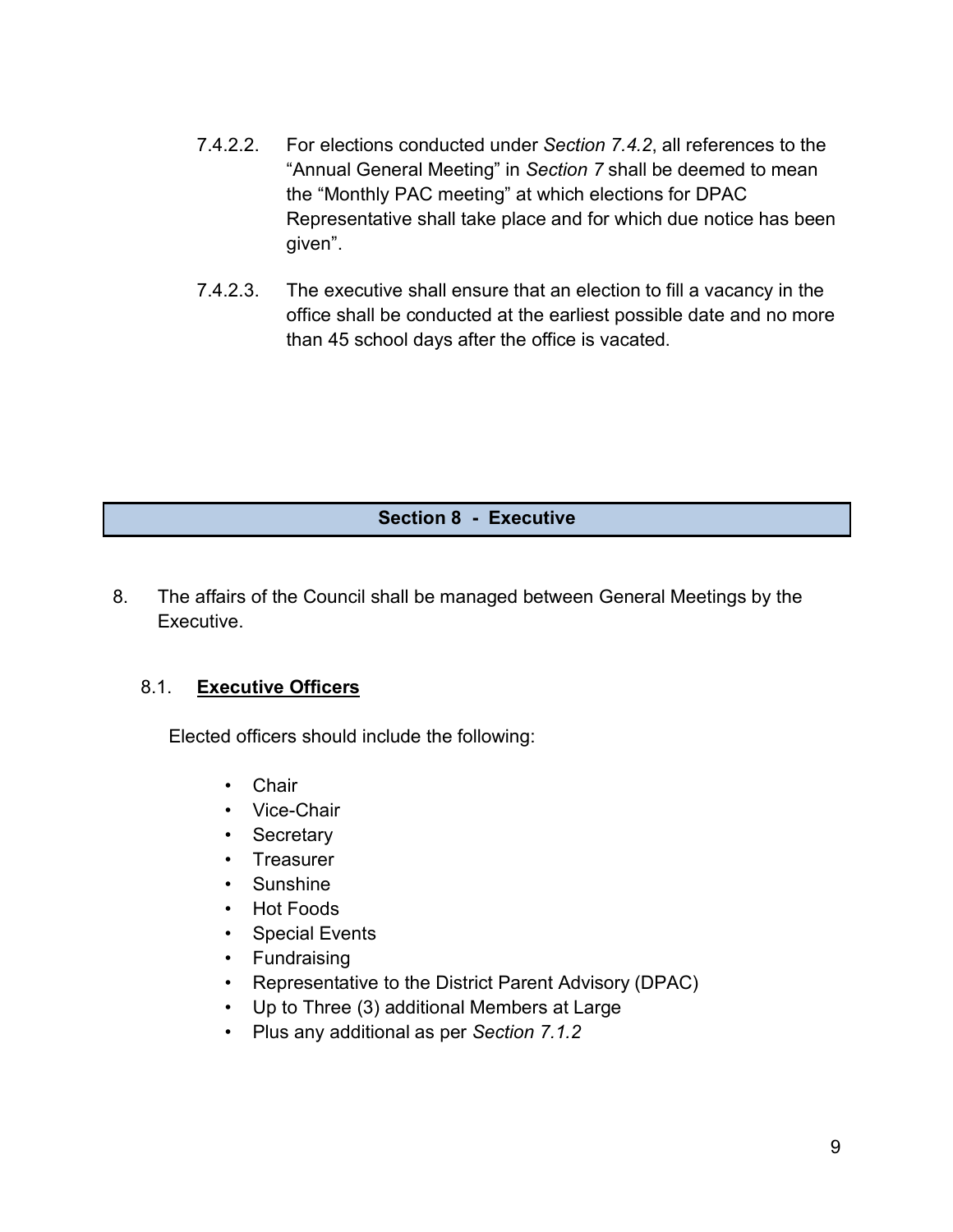#### 8.2. **Roles and Responsibilities of Officers**

- 8.2.1. The elected Executive shall consult with, take direction from and represent all parents/families of the school. The Executive shall work as a team to ensure PAC purposes are achieved.
- 8.2.2. All officers are expected to attend all Executive, Monthly PAC and Special Meetings, to be familiar with the Constitution and Bylaws, to carry out their duties as described, and to follow the Code of Conduct.
- 8.2.3. If an Executive member is unable to attend, they should inform the Chair prior to the meeting.
- 8.2.4. Each Executive position shall maintain any documentation and correspondence pertinent to their position, which shall be delivered to their successors upon request.

# 8.2.5. **All executive positions shall be voting positions except that the President shall be entitled to vote only in the event of a tie.**

# 8.2.6. **Chair**

- 8.2.6.1. shall convene and preside at all membership, special, and executive meetings
- 8.2.6.2. shall ensure that an agenda is prepared and distributed within two to five (2-5) days prior to the Monthly PAC meeting
- 8.2.6.3. shall allow input from membership and may dispense with all formal voting procedures on *internal* PAC matters.
- 8.2.6.4. shall appoint committees where authorized to do so by the Executive or Membership
- 8.2.6.5. shall take such actions or ensure that such actions are taken by others to achieve the objectives and purpose of the organization
- 8.2.6.6. shall be a non-voting ex-officio member of all committees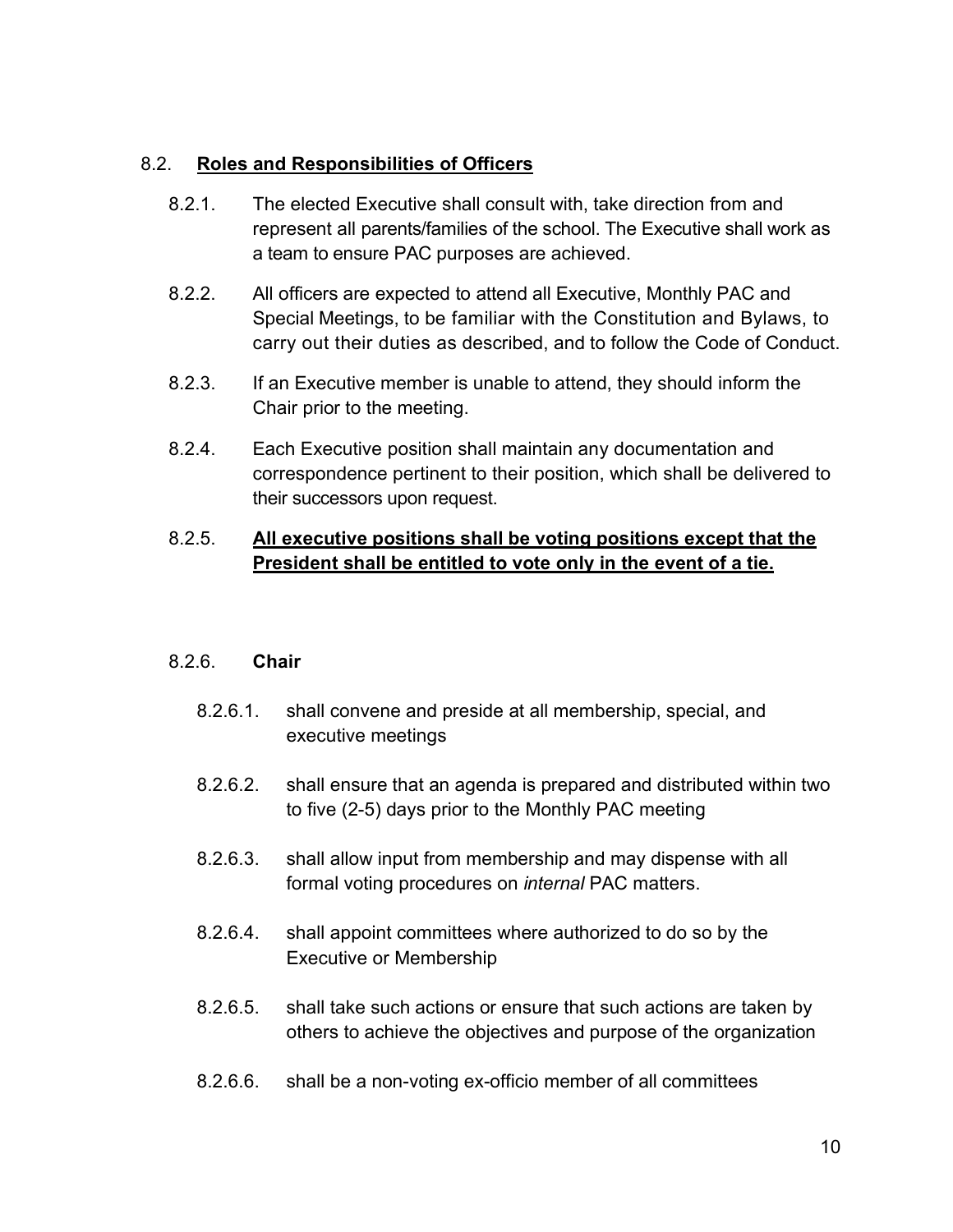- 8.2.6.7. shall be a signing officer
- 8.2.6.8. shall verify all deposits, unless alternatively verified by the vicechair
- 8.2.6.9. shall sign the reconciliation record monthly, unless alternatively signed by the vice-chair
- 8.2.6.10. shall submit at the Annual General Meeting an Annual Report including a Financial Statement
- 8.2.6.11. shall be the official spokesperson for the organization
- 8.2.6.12. shall ensure representation to District PAC meetings
- 8.2.6.13. may, in consultation with the Executive, or upon recommendation of the general membership, appoint a representative to outside organizations for set purposes.
- 8.2.6.14. shall ensure the draft meeting minutes are prepared and distributed within fourteen (14) days after the Monthly PAC meeting.
- 8.2.6.15. shall keep a correspondence binder updated and available.
- 8.2.6.16. shall maintain any documentation and correspondence pertinent to their position, which shall be delivered to their successors upon request.

#### 8.2.7. **Vice Chair**

- 8.2.7.1. shall assume the responsibilities of the Chair in the Chair's absence
- 8.2.7.2. shall accept extra duties as required
- 8.2.7.3. may be a signing officer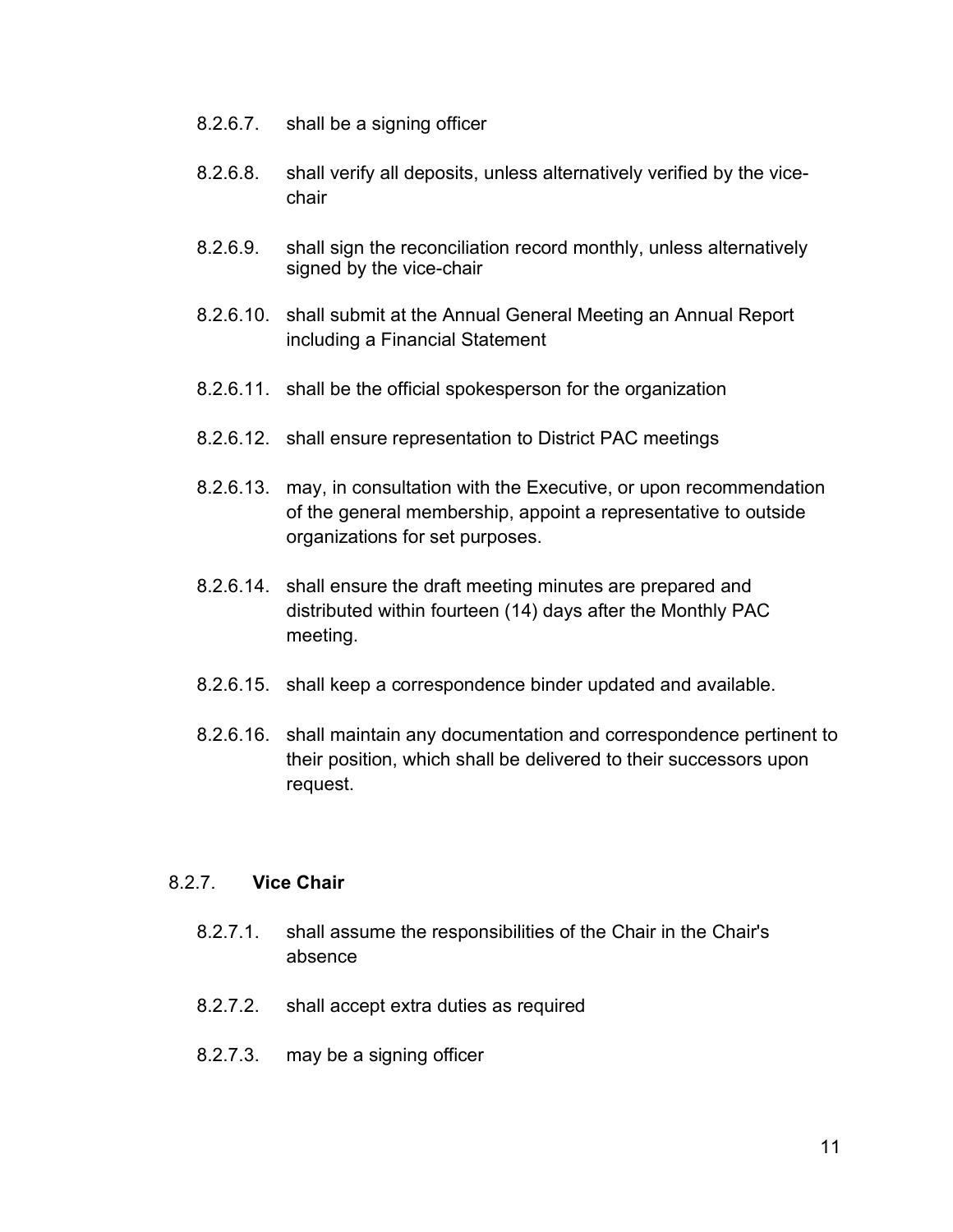- 8.2.7.4. if a signing officer, shall verify all deposits, unless alternatively verified by the chair
- 8.2.7.5. if a signing officer, shall sign the reconciliation record monthly, unless alternatively signed by the chair
- 8.2.7.6. shall maintain any documentation and correspondence pertinent to their position, which shall be delivered to their successors upon request.

#### 8.2.8. **Secretary**

- 8.2.8.1. shall record the minutes of membership, special and executive meetings
- 8.2.8.2. shall issue and receive correspondence on behalf of the organization
- 8.2.8.3. shall prepare and distribute minutes within fourteen (14) days after the Monthly PAC meeting; one hard copy posted on PAC bulletin board, one copy posted on school website, and one copy attached to school newsletter.
- 8.2.8.4. shall keep an updated copy of the Constitution and Bylaws.
- 8.2.8.5. shall submit a copy of the amended Constitution and Bylaws to the school office and the DPAC Office for safe keeping
- 8.2.8.6. may be a signing officer
- 8.2.8.7. shall safely keep all records of the PAC except financial records as under *Section 8.2.4.3*, for the duration that the Treasurer requires the use of such records. Records include, but are not limited to: executive and members' names, phone numbers, and email addresses; a complete and current inventory, including location of all PAC assets; event planning information; and promotional materials.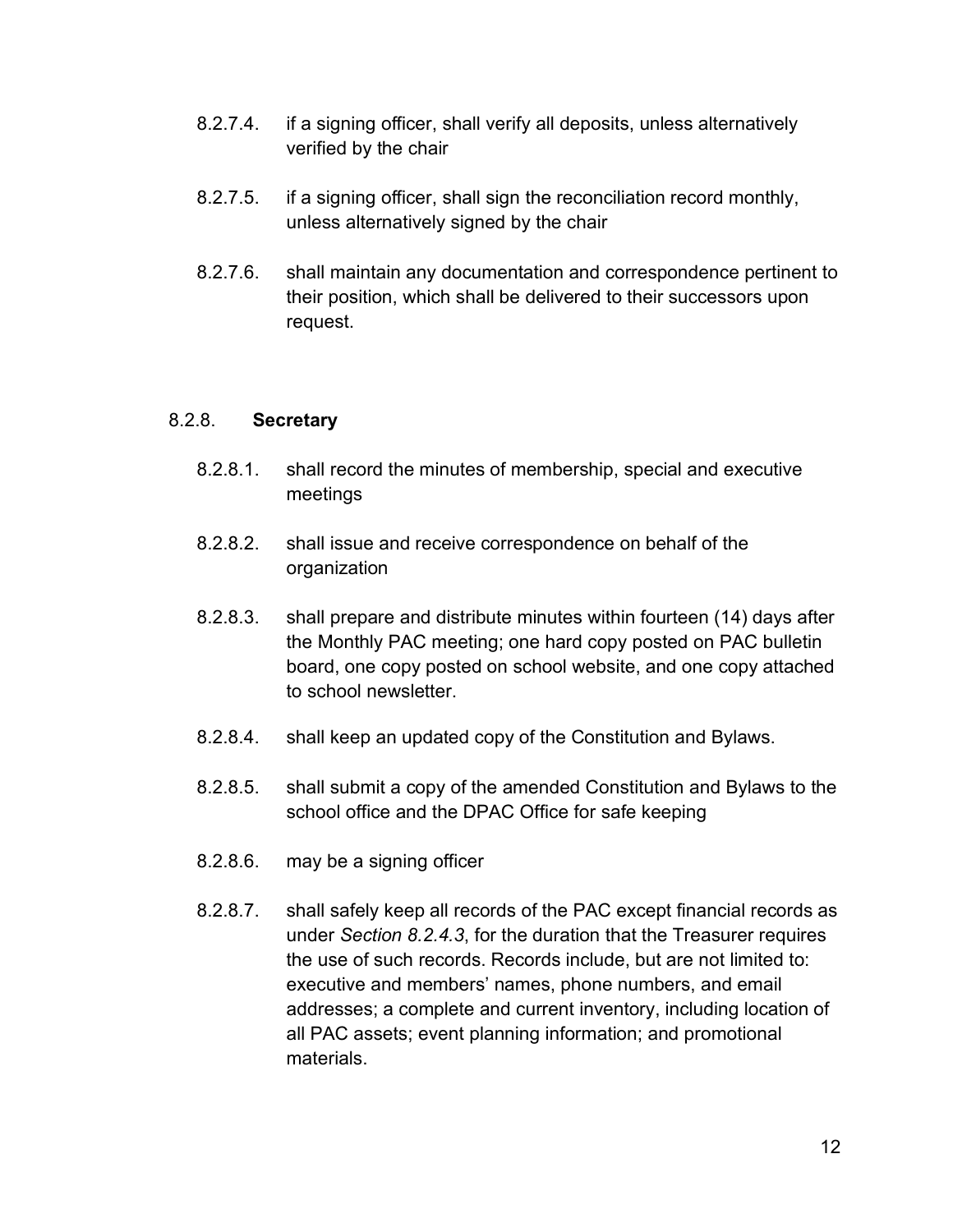#### 8.2.9. **Treasurer**

- 8.2.9.1. shall be responsible for and report on the accounts of the PAC
- *8.2.9.2.* shall be one of the signing officers of the Executive as per *Section 10.3*
- 8.2.9.3. shall sign the reconciliation record monthly
- 8.2.9.4. shall maintain good record keeping of all financial activities of the PAC using acceptable accounting standards, including ensuring all financial records are backed up remotely.
- 8.2.9.5. will prepare and present printed copies of the financial report for each Monthly PAC Meeting
- 8.2.9.6. shall, with the assistance of the Executive and PAC members, draft a budget and tentative plan of expenditures as per *Section 10* to be presented at the Annual General Meeting
- 8.2.9.7. shall ensure that another financial signing officer has access to the books and banking papers (including cheques) in the event of his/her absence
- 8.2.9.8. shall prepare year-end Financial Statement and provide such to the chair for submission to the membership as per *Section 8.2.2.8* at the Annual General Meeting.
- 8.2.9.9. shall apply for Annual Gaming Grant and other relevant grants
- 8.2.9.10. shall manage grants i.e., Annual Gaming Grant
- 8.2.9.11. filling year-end reporting as required i.e., Gaming Grant
- 8.2.9.12. shall maintain any documentation and correspondence pertinent to their position, which shall be delivered to their successors upon request.

#### 8.2.10. **Sunshine**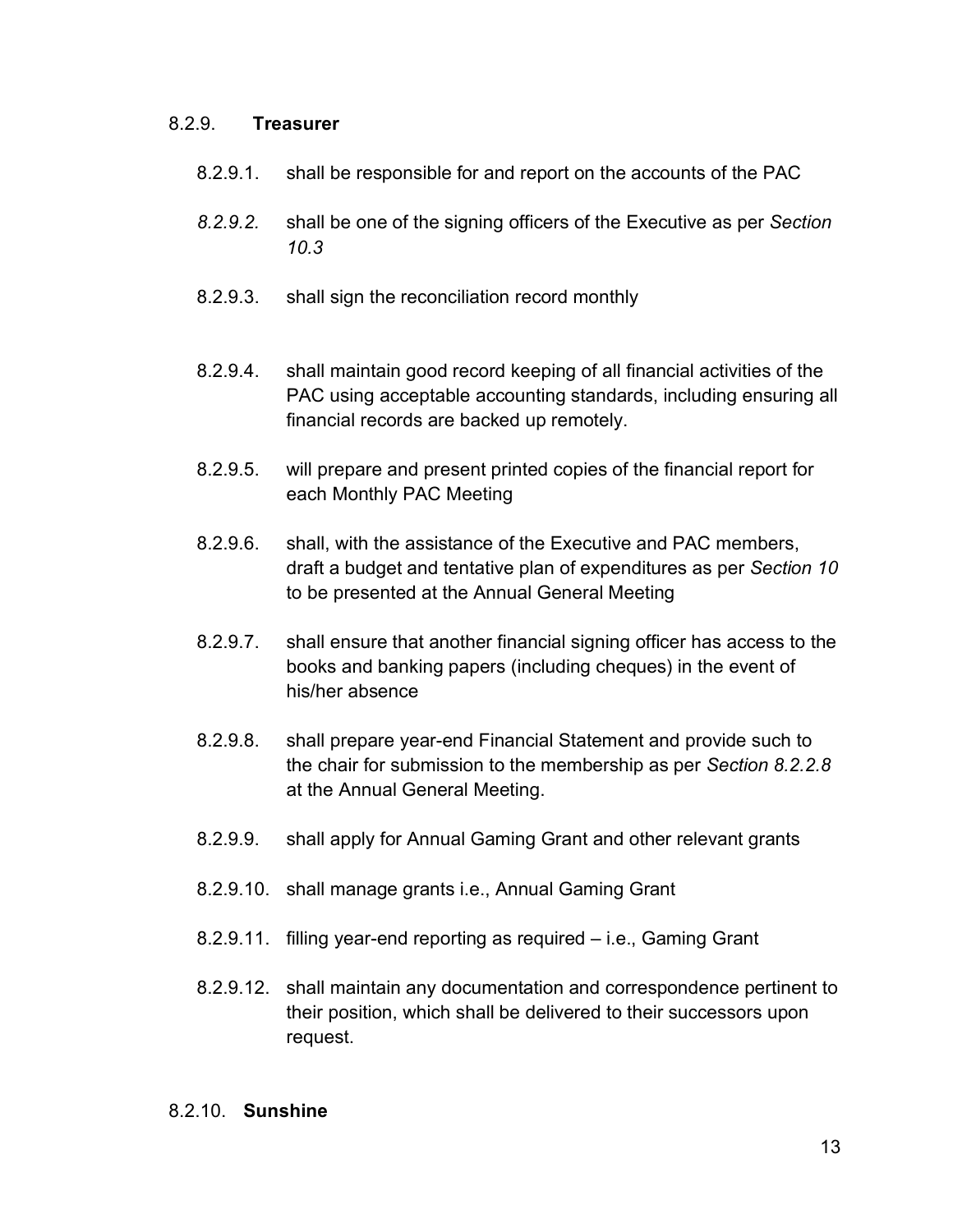- 8.2.10.1. Spread goodwill in the school with activities that might include the following: creating and maintaining birthday board, delivering monthly cupcakes, sending cards and gift of a book to hospitalized students or staff, sending get well cards to staff who are sick for an extended period, sending thank you cards to recognize internal and external contributions to the school, and recognizing other special days as appropriate.
- 8.2.10.2. shall liaise with PAC to determine budget
- 8.2.10.3. shall report Sunshine information to the Executive and shall report to Monthly PAC Meetings as required
- 8.2.10.4. shall prepare an annual report to present at AGM
- 8.2.10.5. shall maintain any documentation and correspondence pertinent to their position, which shall be delivered to their successors upon request.

#### 8.2.11. **Special Events**

- 8.2.11.1. shall work closely with PAC members to develop an annual schedule of special events to support the goals of the school
- 8.2.11.2. shall liaise with executive to determine appropriate budgets for events
- 8.2.11.3. shall report special events information, including planning information and financial summary, to the Executive and shall report to Monthly PAC Meetings as required
- 8.2.11.4. shall prepare an annual report to present at AGM
- 8.2.11.5. shall maintain any documentation and correspondence pertinent to their position, which shall be delivered to their successors upon request.

#### 8.2.12. **Hot foods coordinator (one to two positions)**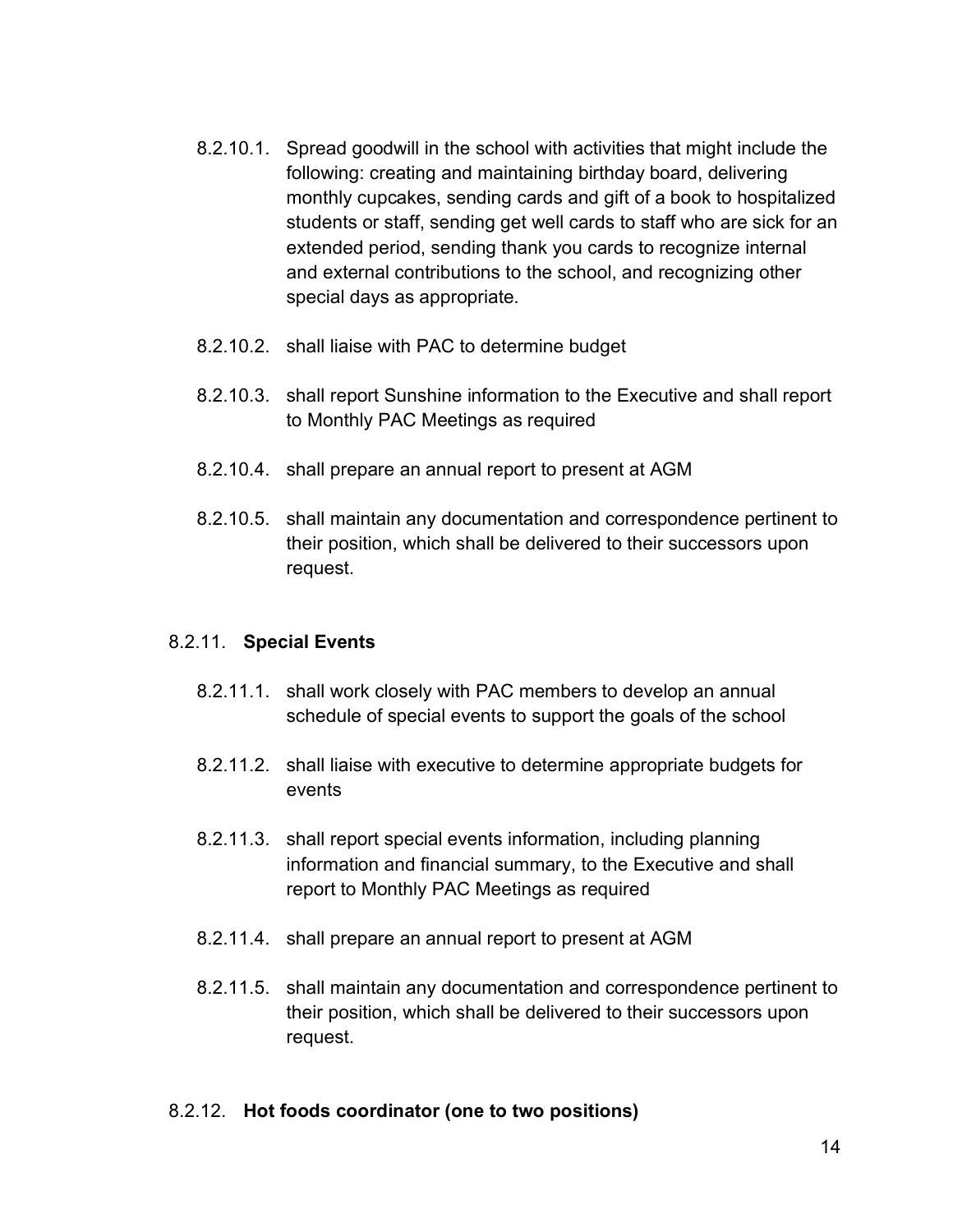- 8.2.12.1. shall organize and oversee an annual schedule of hot foods days
- 8.2.12.2. shall select and book vendors to provide hot foods
- 8.2.12.3. shall collect orders and monies
- 8.2.12.4. shall liaise with treasurer to manage funds, including reconciling all expenses, receipts and profits
- 8.2.12.5. shall coordinate volunteers for hot foods delivery days
- 8.2.12.6. shall report hot foods information to the Executive and shall report to Monthly PAC Meetings as required
- 8.2.12.7. shall prepare an annual report to present at AGM
- 8.2.12.8. shall maintain any documentation and correspondence pertinent to their position, which shall be delivered to their successors upon request.

#### 8.2.13. **Fundraising**

- 8.2.13.1. shall be responsible for initiating organizing and supervising fundraising activities
- 8.2.13.2. shall be a resource for fundraising material within the school and shall receive and organize all materials received by PAC related to fundraising
- 8.2.13.3. shall work with other groups in the school who may be fundraising to develop a clear outline and timeline for fundraising activities and distribution of information to parents/guardians
- 8.2.13.4. shall report fundraising information to the Executive and shall report to Monthly PAC Meetings as required
- 8.2.13.5. shall prepare an annual report to present at AGM
- 8.2.13.6. shall maintain any documentation and correspondence pertinent to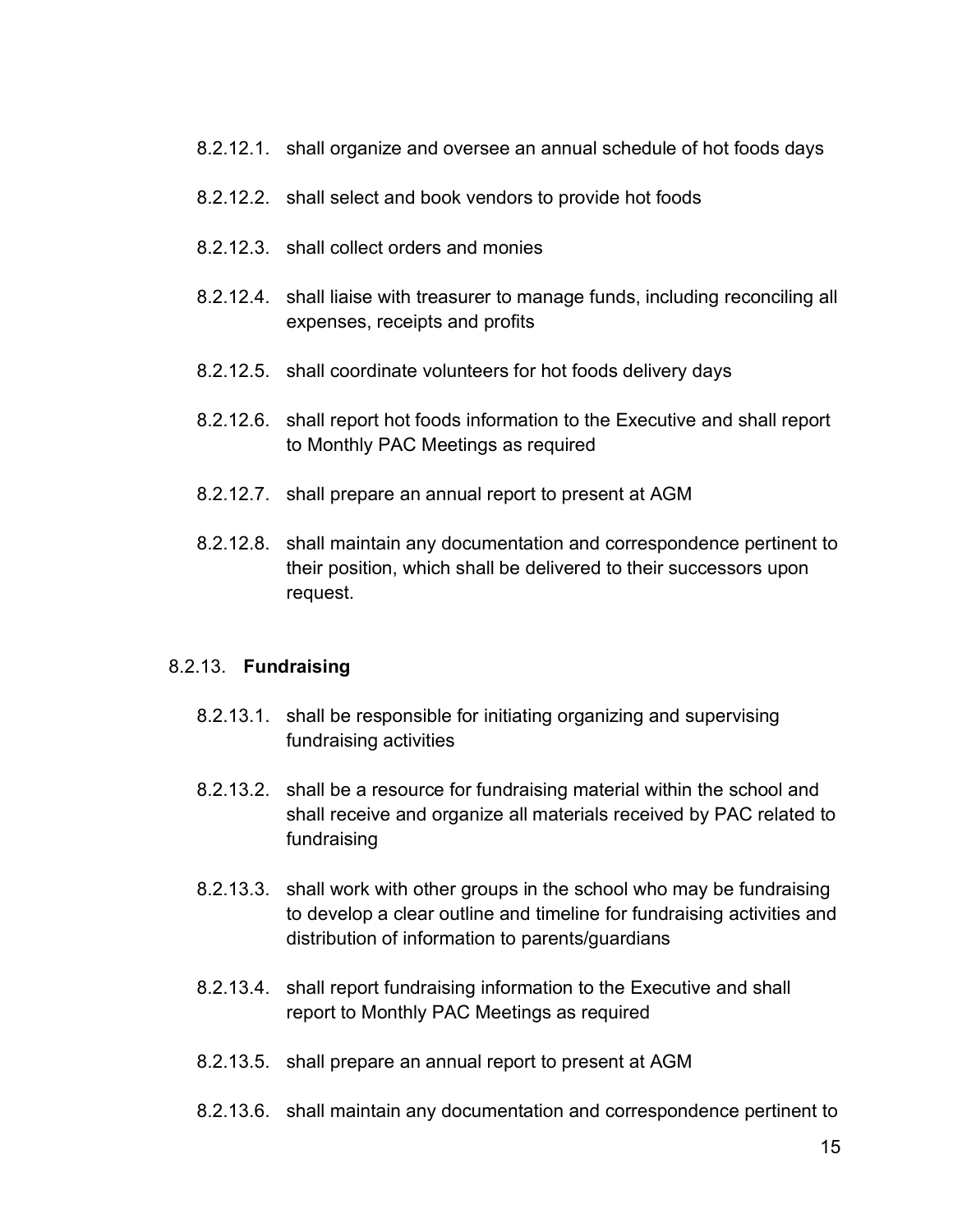their position, which shall be delivered to their successors upon request.

# 8.2.14. **Representative to Langley District Parent Advisory Council (DPAC)**

- 8.2.14.1. shall represent the PAC at all regular and extraordinary DPAC meetings or arrange for an alternate
- 8.2.14.2. shall report District information to the Executive and shall report to Monthly PAC Meetings as required
- 8.2.14.3. shall seek input from the PAC regarding district (DPAC) and provincial (BCCPAC) issues
- 8.2.14.4. Term of office may be extended by a majority vote by the executive.

# 8.3. **Additional Members**

Titles and duties of additional executive officers (Member at Large), and non-executive officers (Committee members or representatives, Committee chairperson, etc.) may be added as determined by the needs of the PAC.

# **Section 9 - Committees**

- 9. Committees:
	- 9.1. Committees shall be responsible to the Executive and members.
	- 9.2. Committees (including representation to outside committees) shall be established by the Executive or upon recommendation of the general membership for set purposes. The Executive shall establish terms of reference for each Committee.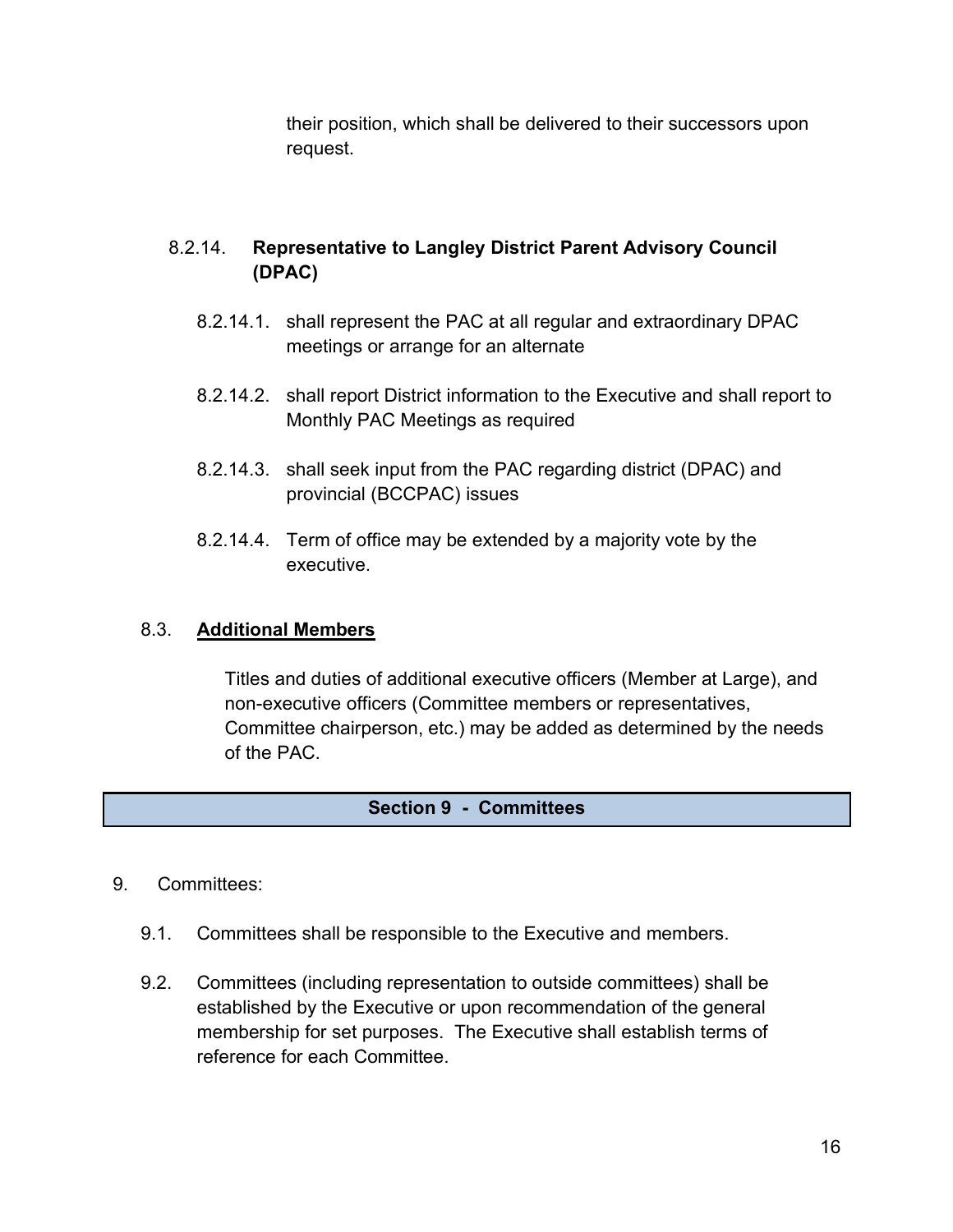- 9.3. Members may be appointed to special committees by the Chair (after consultation with the Executive) as per *Section 8.2.2.4*.
- 9.4. School staff may be afforded representation on committees.

# **Section 10 - Finances**

- 10. All Finances associated to the PAC shall conform to the following guidelines:
	- 10.1. A budget and tentative plan of expenditures should be drawn up by the Executive, in consultation with the PAC, and presented for approval at the Annual General Meeting or at a special budget meeting at the beginning of school year. It is advisable to set aside a certain sum of money received during the year to be held over for start-up operating costs for the following year.
	- 10.2. All funds of the organization will be on deposit in a Chartered Bank or Credit Union, or any financial establishment registered under the Bank Act.
	- 10.3. Deposits should be verified by the Chair or Vice Chair.
	- 10.4. All financial records should be backed up remotely.
	- 10.5. Treasurer and Chair and/or Vice Chair must sign the reconciliation record monthly.
	- 10.6. The Executive shall name a minimum of three (3) signing officers for the PAC General Account and the PAC Gaming Account, two of whom will be the Chair and Treasurer, for banking and legal documents. It is preferable for the vice-chair to also be a signing officer. Any two of the signatures will be required for these documents. For other extraordinary accounts, the executive may appoint signing officers.
	- 10.7. All monies spent above and beyond two hundred dollars (\$200.00) will be first presented to and voted on by the Executives, and then approved by a majority at Monthly PAC meeting.
		- 10.7.1. All expenditures need to be preapproved by the Chair and Treasurer (2 representatives). In one of their absence then the Vice Chair.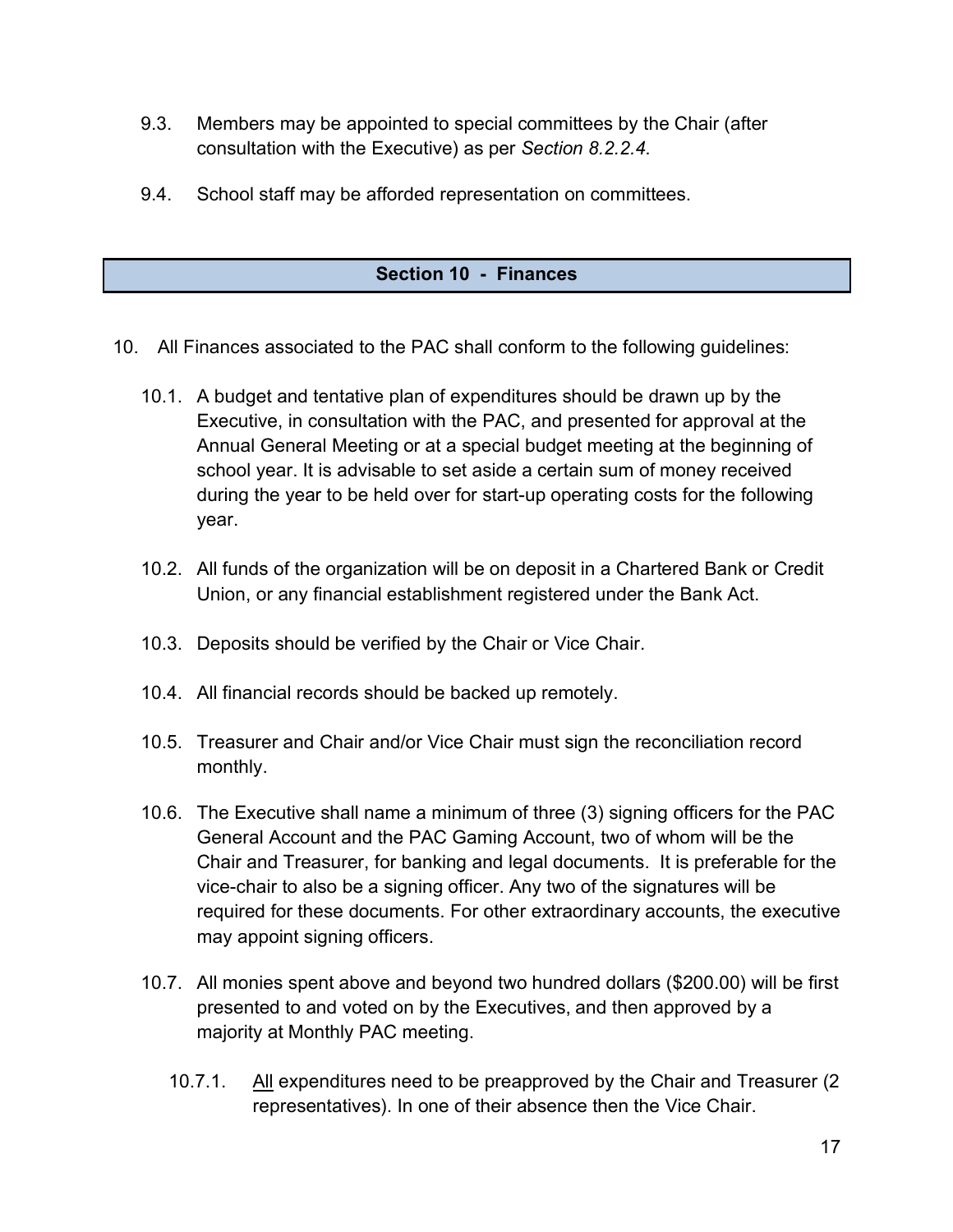- 10.5 Any notice of motion which will allocate over five hundred (\$500) of PAC funds not previously budgeted must be recorded in the meeting minutes and voted upon at the next monthly PAC Meeting.
- 10.6 A printed Treasurer's Report shall be available to all members at each Monthly PAC meeting. A yearend Financial Statement and proposed yearly budget should be published and presented for acceptance during the Annual General meeting or at a special budget meeting at the beginning of school year.
- 10.7 A need for financial review, if needed, will be determined by the membership at any General Meeting by simple majority of members and notice of such shall be waived. At the Annual General Meeting, or special budget meeting, a financial review shall be considered by the membership

#### **Section 11 - Code of Conduct**

11 In accordance with the **School Act, Part 2, Division 2, Section 8 (4)**,

*"A parents' advisory council through its elected officers may advise the board and the principal and staff of the school or the Provincial school respecting any matter relating to the school or the Provincial school, ."*

- 11.1 Notwithstanding the latitude of the act in this respect (see above), the PAC is not a forum for the discussion of individual school personnel, students, parents, or other individual members of the school community, but that effective mechanisms exist within the school system for resolution of concerns about individuals. The Executive will offer support and guidance to those mechanisms to members with such individual concerns.
- 11.2 An Executive member who is approached by someone with a concern relating to an individual is in a privileged position and must treat such discussion as confidential, within the bounds of this Constitution.
- 11.3 A parent/guardian who accepts a position as a PAC Executive Member shall:
	- 11.3.1 Uphold the constitution and bylaws, policies and procedures of the PAC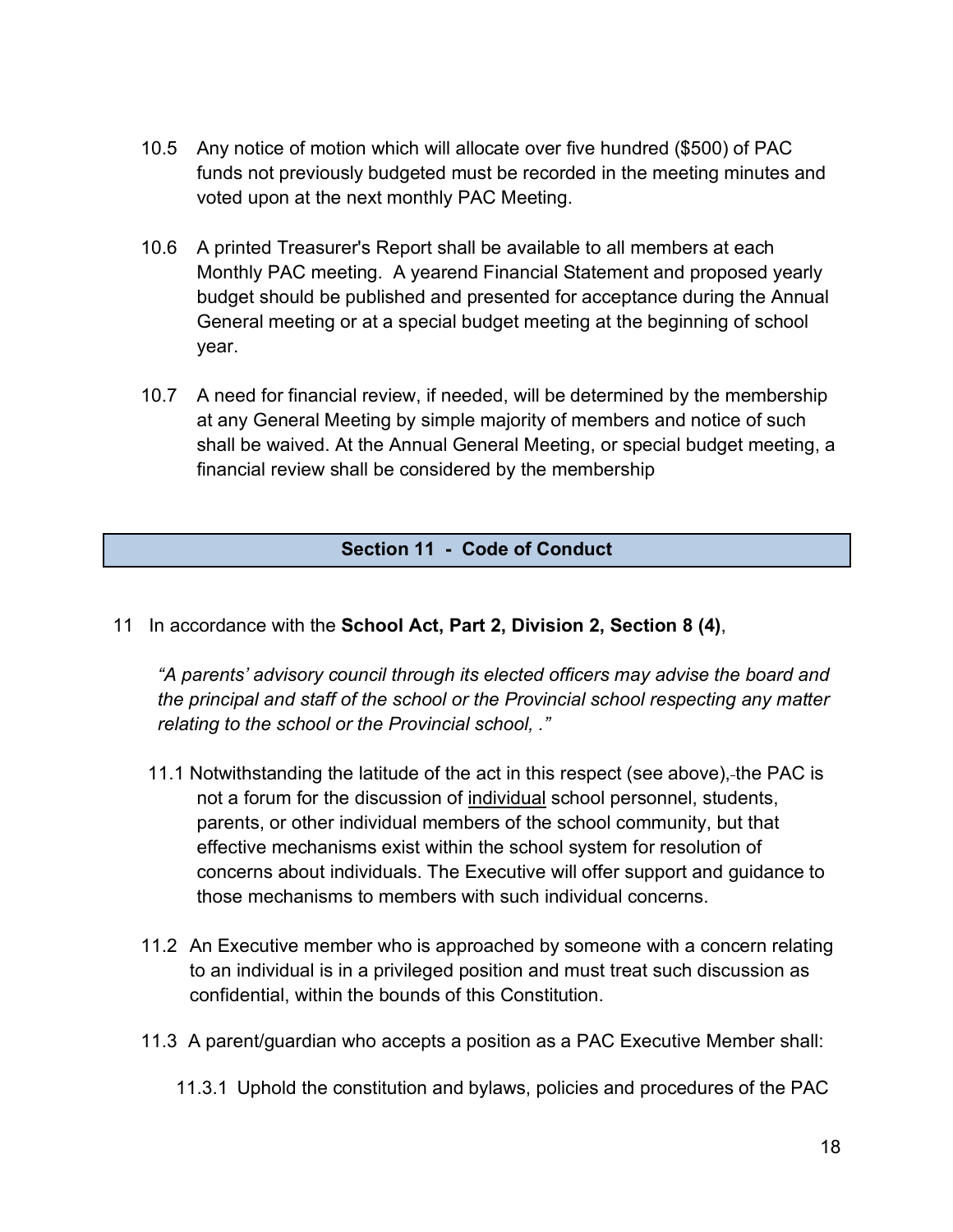- 11.3.2 Perform her/his duties with honesty and integrity
- 11.3.3 Work to ensure that the well-being of students is the primary focus of all decisions
- 11.3.4 Respect the right of all individuals
- 11.3.5 Take direction from the members, ensuring that representation processes are in place
- 11.3.6 Encourage and support parents and students with individual concerns to act on their own behalf and provide information on the process for taking forward concerns
- 11.3.7 Work to ensure that issues are resolved through due process
- 11.3.8 Strive to be informed and only pass on information that is reliable and correct
- 11.3.9 Respect all confidential information
- 11.3.10 No Executive PAC member or their immediate family shall profit from any PAC sponsored event or fundraiser unless previously voted upon by the executive with a vote of 75% or greater in favor. Said PAC Executive cannot participate in vote.

# **Section 12 - Constitutional Amendments**

- 12. Constitutional Amendments:
	- 12.1. Amendments to the Constitution and Bylaws of the PAC may be made at any Monthly PAC Meeting at which business is conducted, providing:
		- 12.1.1. A minimum of fourteen (14) days Written Notice of the meeting has been given to all members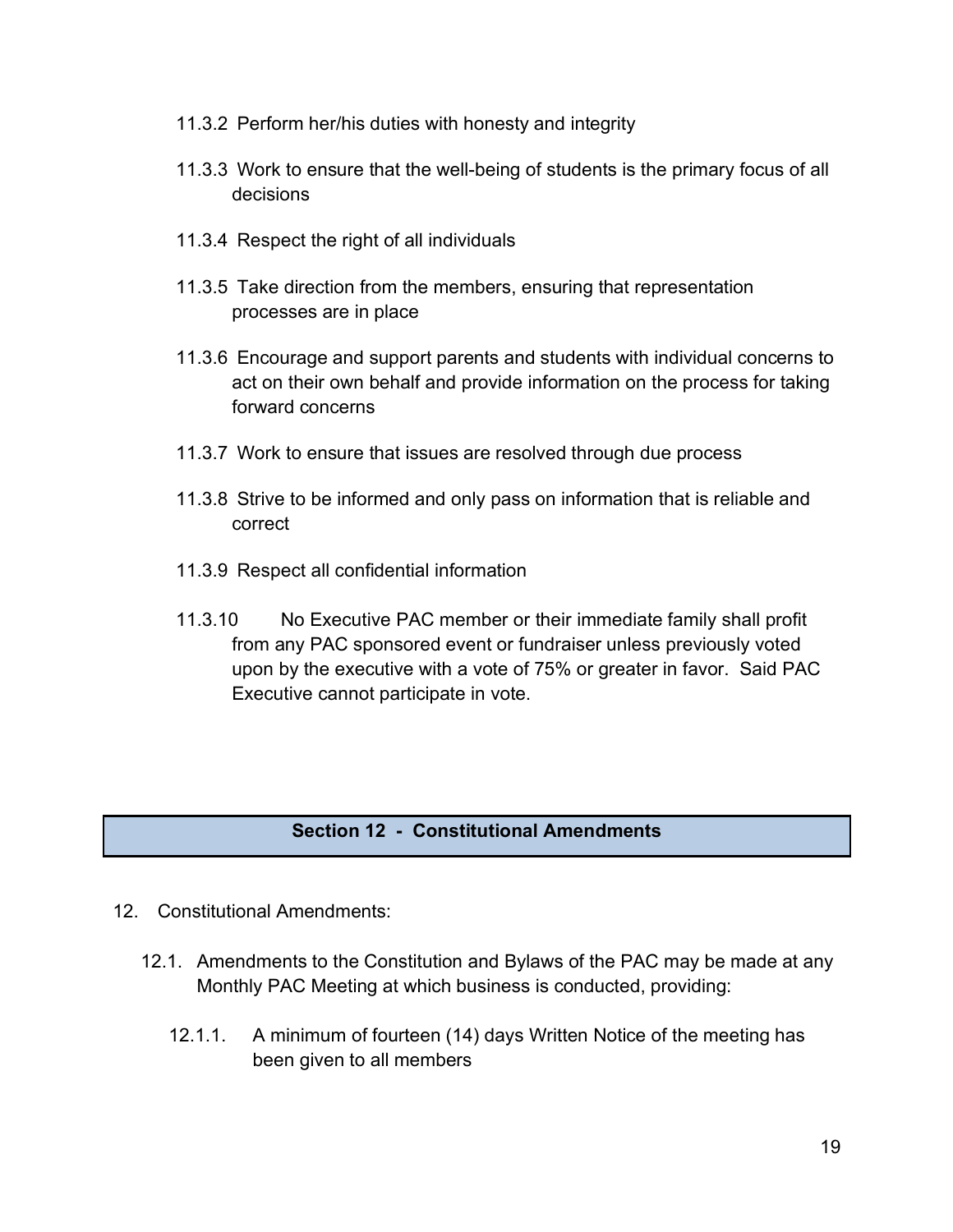- 12.1.2. The notice of the meeting included notice of the specific amendments proposed
- 12.2. A two-thirds (2/3) majority vote of those voting members present at the meeting will be required to amend the Constitution and Bylaws.
- 12.3. Amendment(s) to the Constitution and Bylaws should be submitted to the Langley DPAC office in the form of a complete amended copy.

**Section 13 - Definitions and Interpretations**

In the Constitution and By-Laws of the Fort Langley Elementary Parent Advisory Council,

**"board"** means a board of school trustees constituted under the **School Act** or a former Act;

**"the Board"** means the Board of School Trustees for School District #35, Langley;

**"educational program"** means an organized set of learning activities that, in the opinion of the Board, is designed to enable learners to develop their individual potential and to acquire the knowledge, skills and attitudes needed to contribute to a healthy, democratic and pluralistic society and a prosperous and sustainable economy;

**"district parent advisory council"** or **"DPAC"** means the district parents' advisory council established for School District #35 under section 8.4 of the **School Act**;

"immediate family" means spouse or common-law partner, parent, grandparent or child;

**"notice"** means a minimum of fourteen (14) days;

**"parent"** is defined in the School Act and means:

- a) The guardian of the person of the student or child;
- b) The person legally entitled to custody of the student or child, or;
- c) The person who usually has the care and control of the student or child, and;
- d) For the purposes of these Constitution and Bylaws, means any parent of a student enrolled in the Langley School District No. 35 and will include: step